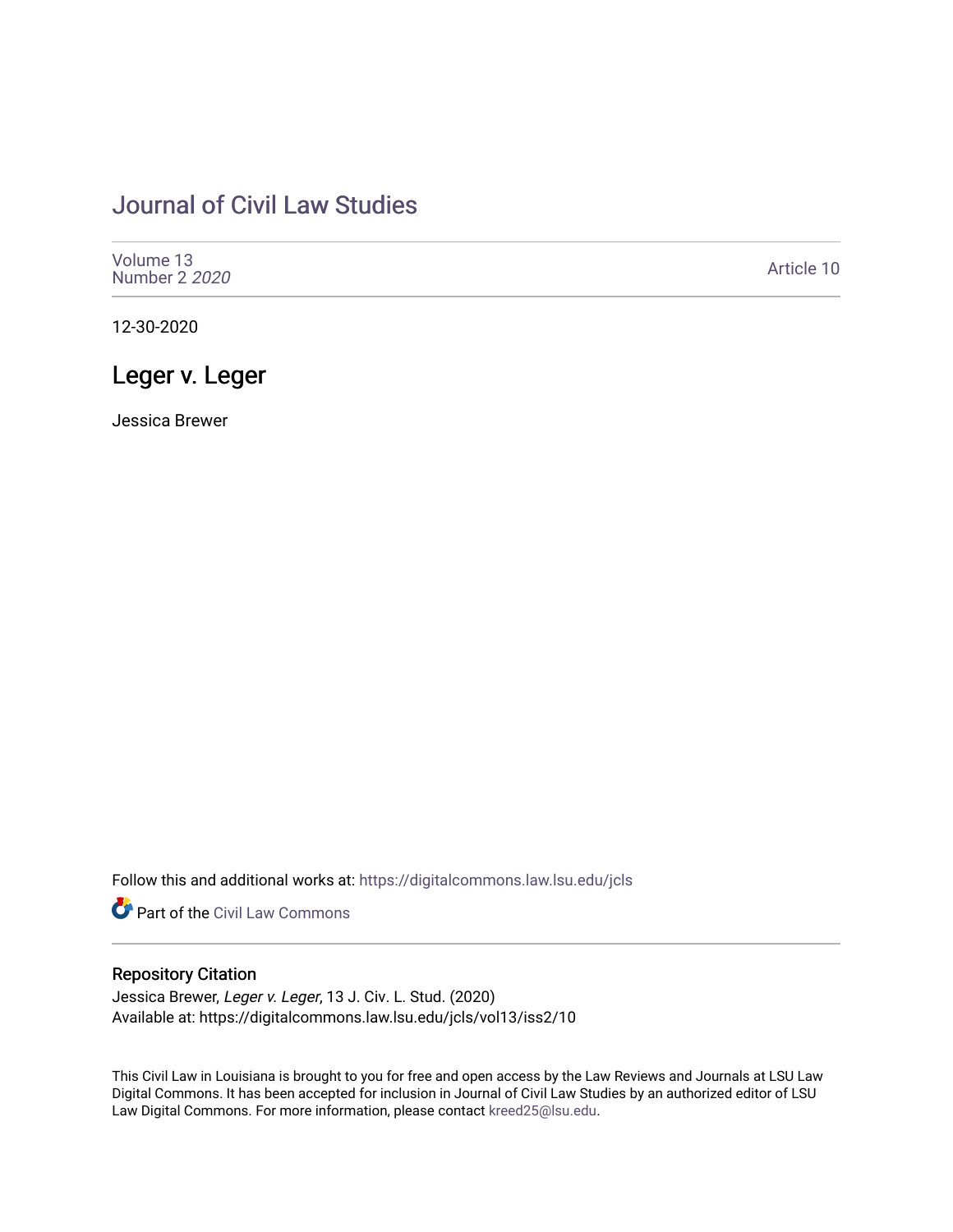# **MOMMA'S BABY, DADDY'S MAYBE: HOW** *LEGER V. LEGER* **RESTRICTS THE RIGHTS OF PUTATIVE FATHERS SEEKING TO ESTABLISH PATERNITY IN LOUISIANA**

Jessica Brewer[∗](#page-1-1)

| A. The Role of DNA Testing in Modern Actions for<br>Disestablishment and Establishment of Paternity 453 |  |
|---------------------------------------------------------------------------------------------------------|--|
| B. Policy Motivations for the Peremptive Period on Avowal                                               |  |
|                                                                                                         |  |

<span id="page-1-0"></span>Keywords: Louisiana, paternity, putative father, disestablishment of paternity, avowal action, peremptive period, presumptive father, parenting rights, equal protection rights.

### I. BACKGROUND

Currently, Louisiana law imposes a peremptive period of one year on putative fathers seeking to file paternity actions where their biological child is presumed to be the child of another.<sup>[1](#page-1-2)</sup> However, the law allows a mother to assert an action contesting a former husband's paternity and prove her current husband is the father of her

<span id="page-1-1"></span>J.D. candidate (May 2021) Paul M. Hebert Law Center, Louisiana State University. This case note was prepared under the tutelage of Professor Clare Ryan.

<span id="page-1-2"></span><sup>1.</sup> LA. CIV. CODE ANN. art. 198 (2020) states the current rule governing a father's action to establish paternity and the restricted one-year peremptive period. Article 3458 explains that "[p]eremption is a period of time fixed by the law for the existence of a right. Unless timely exercised, the right is extinguished upon the expiration of the peremptive period." Typically, putative father refers to the alleged biological child of a father of a child born out of wedlock. *See Father*, Black's Law Dictionary (11th ed. 2019). However, in this case note, the term "putative father" refers to a father seeking to establish paternity of a child who is legally presumed to be the child of another man. A paternity action, commonly referred to as a paternity suit, is a court proceeding to determine whether a person is the father of a child. *Paternity suit*, BLACK'S LAW DICTIONARY (11th ed. 2019).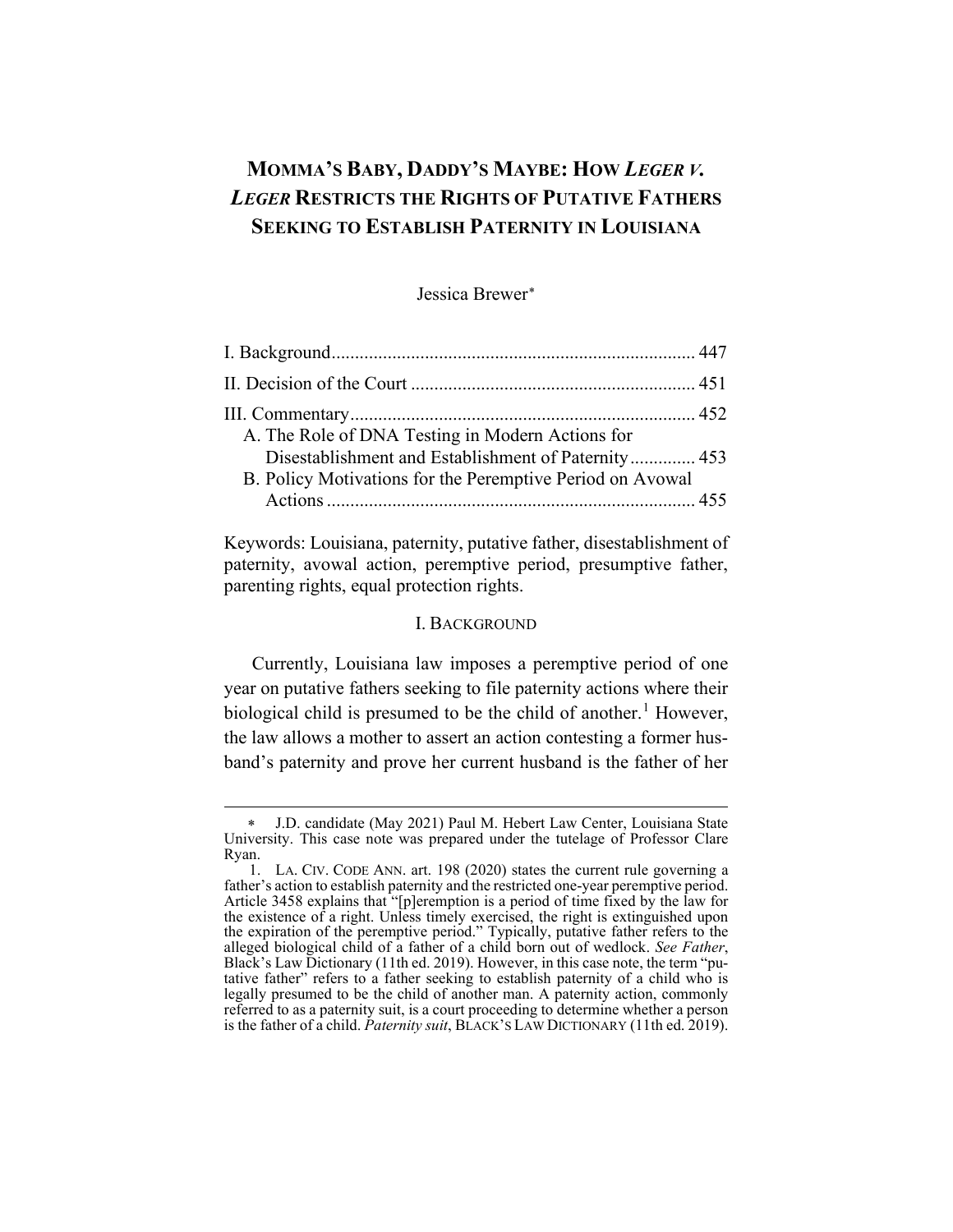child within a two-year window.<sup>[2](#page-2-0)</sup> Is that fair? Or is the one-year difference a violation of the putative father's equal protection rights as articulated in the federal and state constitutions? Although the putative, and biological, father of a young child argued that the existing law constituted a violation of his equal protection rights as afforded in the U.S. Constitution as well as the Louisiana Constitution, the Third Circuit Court of Appeals disagreed.<sup>[3](#page-2-1)</sup>

In August 2012, Danielle Gotreaux Leger gave birth to a child while married to Michael J. Leger, II.<sup>[4](#page-2-2)</sup> Pursuant to Louisiana Civil Code article 185, which states the "husband of the mother is presumed to be the father of a child born during the marriage," the child was presumed to be the legal offspring of Mr. Leger. However, unbeknownst to Mr. Leger, the child was actually the offspring of his wife's paramour—John Fontenot.<sup>[5](#page-2-3)</sup> Though it is not entirely clear from the record when Mr. Leger became aware of his wife's infidelity, the couple remained legally married for another four years after the child's birth. Mr. Leger did not initiate divorce proceedings until May of  $2016.^6$  $2016.^6$  $2016.^6$ 

When Mr. Leger commenced divorce proceedings, Mr. Fontenot seized the chance to intervene and assert his paternity rights as the biological father of the minor child born during Leger's marriage.<sup>[7](#page-2-5)</sup> Mr. Fontenot alleged that DNA testing "established he was the biological father of the minor child" and explained he was "unable to

<sup>2.</sup> LA. CIV. CODE ANN. art. 193 (2020).

<span id="page-2-2"></span><span id="page-2-1"></span><span id="page-2-0"></span><sup>3.</sup> Michael J. Leger, II v. Danielle Gotreaux Leger, 17-270 (La. App. 3 Cir. 12/6/17); 258 So. 3d 624.

<sup>4.</sup> *Id.* at 625.

<sup>5.</sup> *Id.* at 625.

<sup>6.</sup> *Leger*, 258 So. 3d at 625.

<span id="page-2-5"></span><span id="page-2-4"></span><span id="page-2-3"></span><sup>7.</sup> *Id.* Mr. Fontenot intervened in the couple's divorce proceedings as allowed by LA CODE CIV. PROC. ANN. art. 1091(3) (2020), which allows a third person with an interest in a pending legal action to "enforce a right related to or connected with the object of the pending action against one or more of the parties" by "opposing both the plaintiff and the defendant." He intervened during the divorce proceedings in order to assert his legal parentage of the minor child born during the Leger's marriage.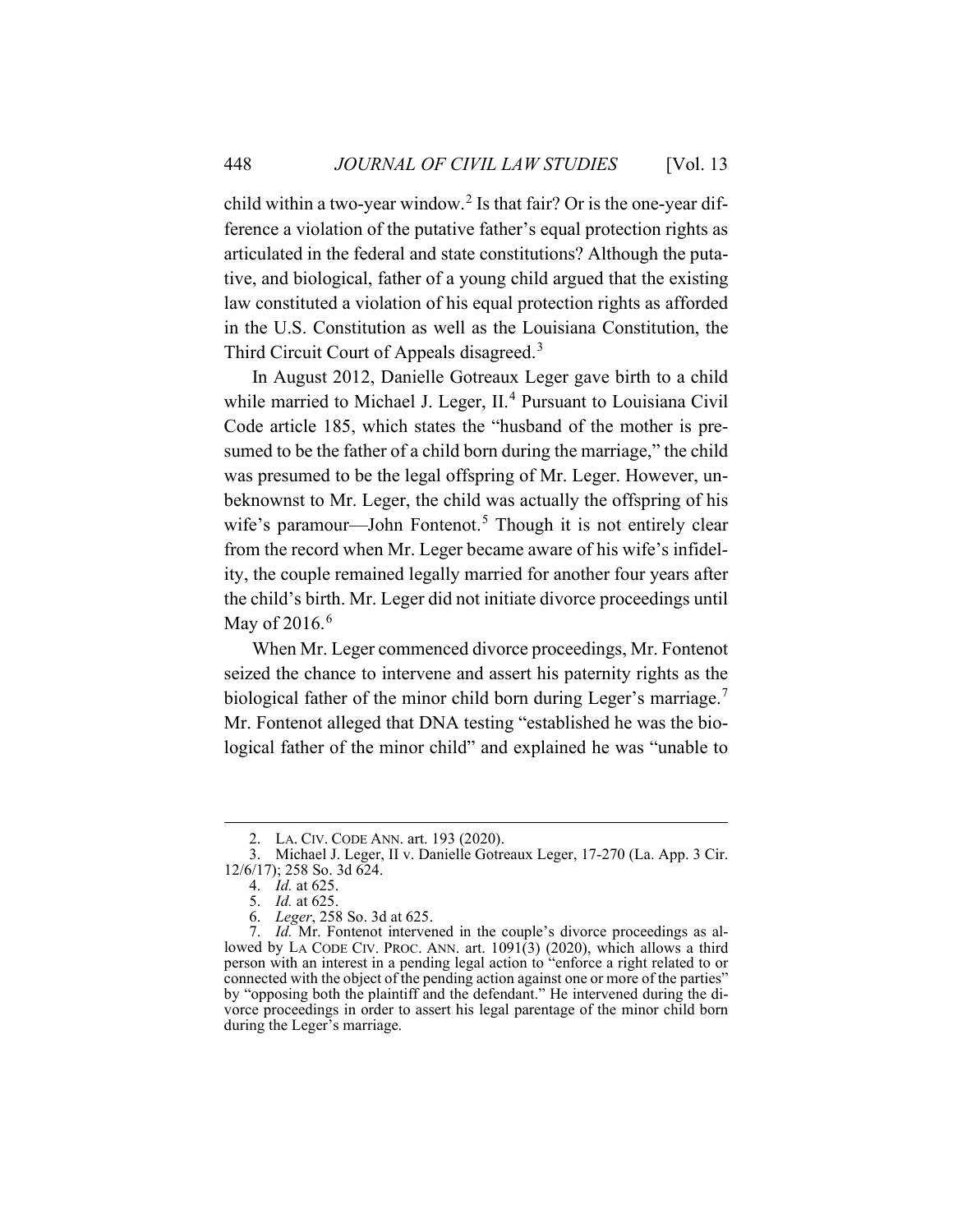timely file the avowal action pursuant to Louisiana Civil Code article 198."[8](#page-3-0) Louisiana Civil Code article 198 states as follows:

A man may institute an action to establish his paternity of a child at any time except as provided in this Article. The action is strictly personal.

If the child is presumed to be the child of another man, the action shall be instituted within one year from the day of the birth of the child. Nevertheless, if the mother in *bad faith* deceived the father of the child regarding his paternity, the action shall be instituted within one year from the day the father knew or should have known of his paternity, or within ten years from the day of the birth of the child, whichever first occurs.

In all cases, the action shall be instituted no later than one year from the day of the death of the child.

The time periods in this article are peremptive (emphasis added).

While intervening, the putative father acknowledged that his attempt to formally assert paternity was past the mandated peremptive period.[9](#page-3-1) However, Mr. Fontenot argued that the bad-faith exception applied to his circumstances.[10](#page-3-2) The paramour explained that he delayed in asserting his parental rights due to "concerns for the safety of both Ms. Leger and the child" if the child's true paternity was revealed during the marriage.<sup>[11](#page-3-3)</sup> He even produced proof of attempts to covertly seek joint custody by presenting a petition for joint custody and child support filed in a separate trial court proceeding in February of 2014.<sup>[12](#page-3-4)</sup> Still, the trial court declined to grant Mr. Fontenot an extension on the peremptive period on the basis of bad faith. $13$ 

<span id="page-3-0"></span>In response to the trial court's denial of his attempts to assert paternity, Mr. Fontenot filed a "Petition to Declare Louisiana Civil Code article 198 Unconstitutional" under the same docket as the

<sup>8.</sup> *Id.*

<sup>9.</sup> *Leger,* 258 So. 3d at 626.

<span id="page-3-2"></span><span id="page-3-1"></span><sup>10.</sup> *Id.*

<span id="page-3-3"></span><sup>11.</sup> *Id*. 12. *Id.* at 625.

<span id="page-3-5"></span><span id="page-3-4"></span><sup>13.</sup> *Id.*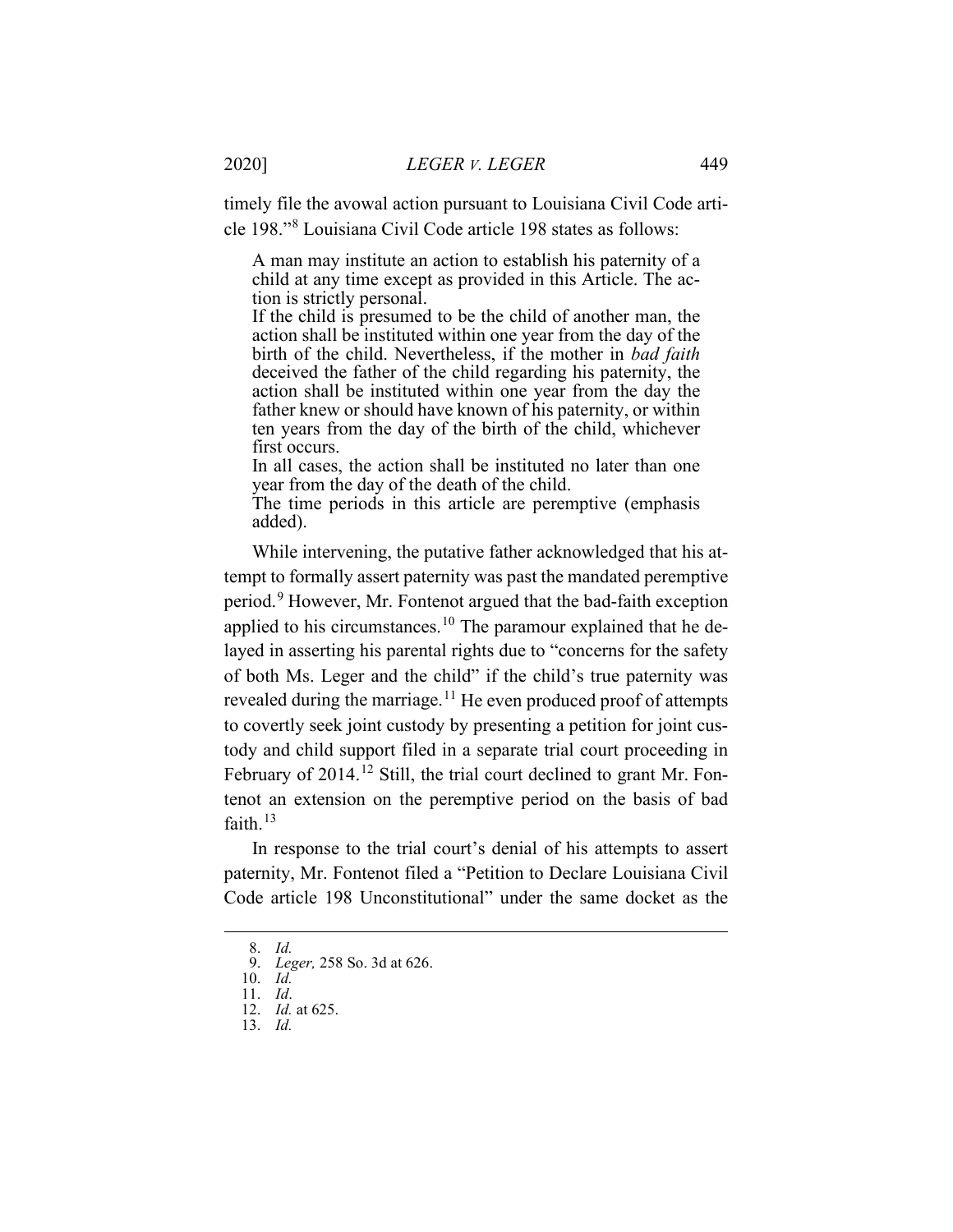Leger's divorce proceedings.<sup>[14](#page-4-0)</sup> In that action, Mr. Fontenot "named" Mr. and Ms. Leger, as well as the State of Louisiana, through the Attorney General, as defendants."[15](#page-4-1) In Mr. Fontenot's petition, he referenced the "fundamental right of parents to make decisions concerning the care, custody, and control of their children" and alleged the one-year peremptive period within Louisiana Civil Code article 198 was "unconstitutionally short and an undue interference with [his] constitutionally protected rights as a parent of the minor child" as recognized in *Troxel v. Granville*. [16](#page-4-2)

Mr. Fontenot's petition also highlighted Louisiana Civil Code article 193 which "allows a mother to institute an action to disavow a presumed father and establish paternity of the biological father as long as she institutes the action within two years of the date of the birth of the child" where the presumed father was the mother's former husband and the biological father is her current husband.[17](#page-4-3) In his action, Mr. Fontenot lamented that the disparity in the amount of time afforded to a mother compared to the time afforded a putative father to bring a disavowal action "violated his rights of equal protection both of Louisiana Constitutional article 1, §3, and U.S. Constitutional Amendment XIV, §1."[18](#page-4-4) He contended there was no reasonable justification for "granting an extra year for the mother of a child to bring an action to establish the paternity of the biological father than for the biological father himself."<sup>[19](#page-4-5)</sup> Consequently, Mr. Fontenot asked the court to declare Louisiana Civil Code article 198 unconstitutional, and that he be allowed to establish his pater-nity as well as assert legal custody of the minor child.<sup>[20](#page-4-6)</sup> After this

<sup>14.</sup> *Id.* at 626.

<sup>15.</sup> *Id.*

<span id="page-4-2"></span><span id="page-4-1"></span><span id="page-4-0"></span><sup>16.</sup> *See* Troxel v. Granville*,* 530 U.S. 57, 120 S.Ct. 2054, 147 L.Ed.2d 49 (2000). *See also Leger,* 258 So. 3d at 626 (citing *id.* and Stanley v. Illinois, 405 U.S. 645, 92 S.Ct. 1208, 31 L.Ed.2d 551 (1972)).

<span id="page-4-6"></span><span id="page-4-5"></span><span id="page-4-4"></span><span id="page-4-3"></span><sup>17.</sup> *Id.* at 627. LA. CIV. CODE ANN. art. 193 (2020) must be read in light of LA. CIV. CODE ANN. art. 192 (2020).

<sup>18.</sup> *Id.*

<sup>19.</sup> *Id.* at 627.

<sup>20.</sup> *Id.*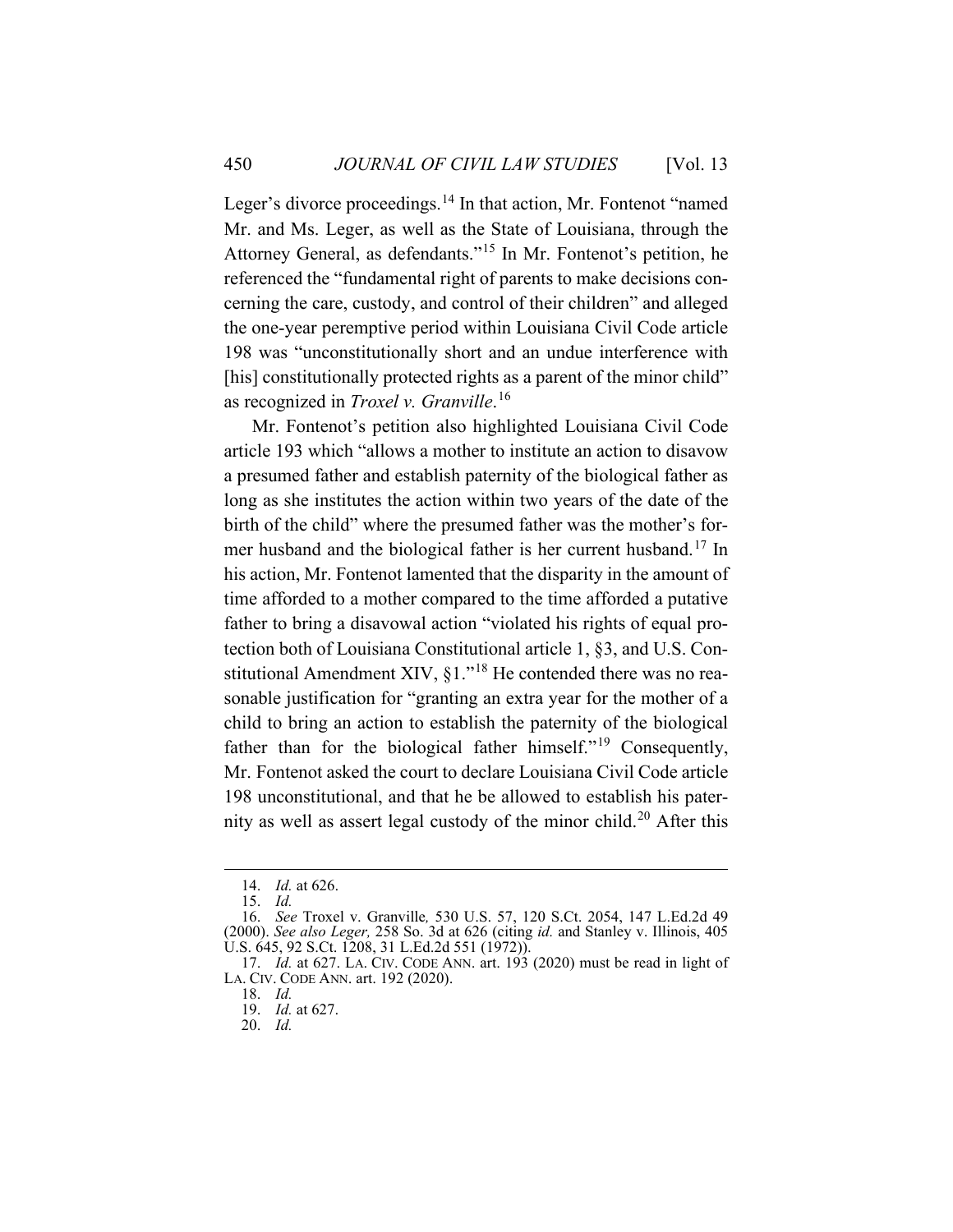matter was formally submitted to the trial court, the court denied Mr. Fontenot's claim and declared Louisiana Civil Code article 198 con-stitutional.<sup>[21](#page-5-1)</sup> Mr. Fontenot appealed that holding to the Third Circuit Court of Appeal.<sup>[22](#page-5-2)</sup>

#### II. DECISION OF THE COURT

<span id="page-5-0"></span>On appeal, the Third Circuit delivered two pertinent holdings in this case. First, the court stated that Louisiana Civil Code article 198 "did not violate [the] equal protection clause of [the] state or federal constitution, even though a mother's action to contest a former husband's paternity of her child . . . could be filed within two years of the child's birth."[23](#page-5-3) The court reasoned that the difference in time afforded had a reasonable basis, and explained "a mother contesting both a former husband's paternity and attempting to establish her current husband's paternity" in accordance with Louisiana Civil Code article 193 "faced different circumstances and consequences than a putative father attempting to establish his paternity."<sup>[24](#page-5-4)</sup> Second, the court also held that "it is possible for parties to be treated differently without violation of equal protection rights; equal protection of all claimants in all circumstances is not required, as the law merely requires equal application in similar circumstances."<sup>[25](#page-5-5)</sup> For that reason, the court held Louisiana Civil Code article 198 does not violate the equal protection clause of the state or federal constitution.[26](#page-5-6)

<span id="page-5-7"></span>The Third Circuit's denial of Mr. Fontenot's rights conforms to well-established case law regarding the limited rights of putative fathers. In the case of *Michael H. v. Gerald D.*, the United States Supreme Court "declined to recognize a biological father's interest in

<sup>21.</sup> *Id.*

<sup>22.</sup> *Id.*

<sup>23.</sup> *Id.* at 624.

<sup>24.</sup> *Id.*

<span id="page-5-6"></span><span id="page-5-5"></span><span id="page-5-4"></span><span id="page-5-3"></span><span id="page-5-2"></span><span id="page-5-1"></span><sup>25.</sup> Vanessa S. Browne-Barbour, *"Mama's Baby, Papa's Maybe": Disestablishment of Paternity*, 48 AKRON L. REV. 263 (2015).

<sup>26.</sup> *Leger*, 258 So. 3d at 624.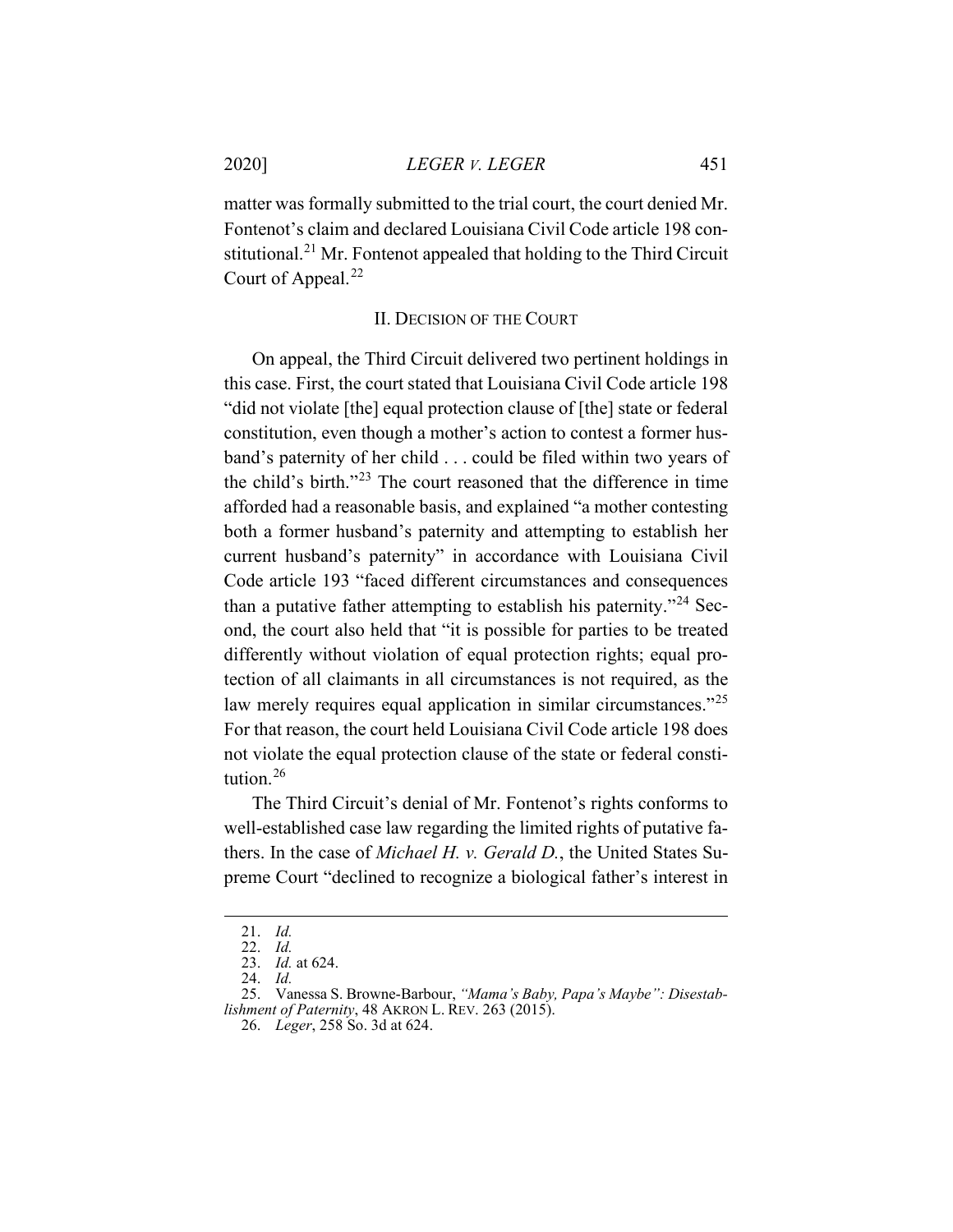maintaining a relationship with his daughter, born as a result of an adulterous affair with the mother who was then married to another man."<sup>[27](#page-6-1)</sup> Mr. Fontenot was in an identical predicament in *Leger v*. *Leger*. *In Michael H.,* the Supreme Court refused to "recognize the biological father's Fourth Amendment due process or liberty inter-est in the maintaining a relationship with his child."<sup>[28](#page-6-2)</sup>

Likewise, the Third Circuit Court of Appeal found no merit in Mr. Fontenot's argument that the short peremptive period in Louisiana Civil Code article 198 violated his due process rights.[29](#page-6-3) Because Mr. Fontenot's due process rights were not violated, the lower court's refusal to allow him to establish paternity and denial of custodial rights was constitutional.

#### III. COMMENTARY

<span id="page-6-0"></span>The commentary will explain Mr. Fontenot's restricted rights to assert parentage as a putative father under Louisiana Civil Code article 198 in accordance with federal regulations mandating state procedures for establishment and disestablishment of paternity. The one-year peremptive period in the aforementioned article reflects federal practices as well.<sup>[30](#page-6-4)</sup> Whether or not the law governing disestablishment of paternity should change in light of modern DNA testing is a related and contested issue shrouded in debate. The policy motivations for the short temporal limitation on an avowal action under Louisiana Civil Code article 198 will also be discussed.

As mandated in section 666(a)(5), Title 42, United States Code, states must create "procedures to establish, rescind, or challenge paternity."[31](#page-6-5) Accordingly, Louisiana Civil Code article 198 provides a mechanism for the establishment of paternity as required by federal law.[32](#page-6-6) Rule 60 of the Federal Rules of Civil Procedure also

<span id="page-6-1"></span><sup>27.</sup> Browne-Barbour, *supra* note [25,](#page-5-7) at 276.

<sup>28.</sup> *Id.* at 276-277.

<span id="page-6-4"></span><span id="page-6-3"></span><span id="page-6-2"></span><sup>29.</sup> *Leger*, 258 So. 3d at 629.

<sup>30.</sup> 42 U.S.C.§ 666(a)(5) (2006).

<sup>31.</sup> Browne-Barbour, *supra* note [25,](#page-5-7) at 291.

<span id="page-6-6"></span><span id="page-6-5"></span><sup>32.</sup> *Id*.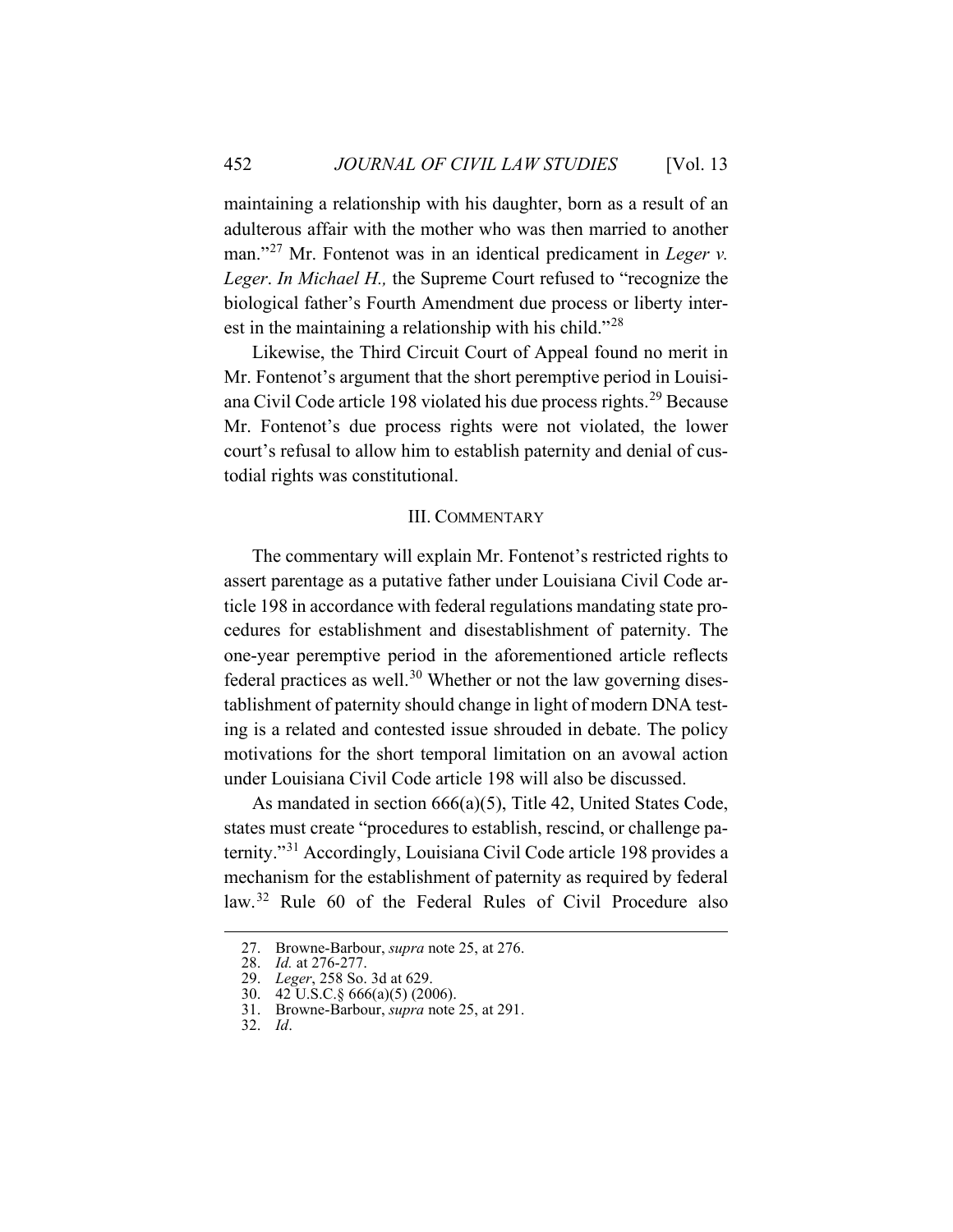"incorporates a one-year limitation of action period for claims based upon fraud, mistake, inadvertence, surprise, excusable neglect, or newly discovered evidence."[33](#page-7-1) Similarly, Louisiana Civil Code article 198 also imposes a one-year limitation on putative fathers bringing an action to disestablish paternity, mirroring the federal regulation.

## <span id="page-7-0"></span>*A. The Role of DNA Testing in Modern Actions for Disestablishment and Establishment of Paternity*

Mr. Fontenot's use of DNA testing to prove his paternity is indicative of a growing concern regarding the role of genetic testing in cases where paternity is disputed. Generally, "commentators agree that disestablishment [or establishment of paternity] requires the balancing of the interests of the affected parties."[34](#page-7-2) Surely, modern DNA testing provides a level of certainty regarding paternity not previously afforded to presumed fathers such as Mr. Leger and putative fathers such as Mr. Fontenot. However, the role which DNA testing should play in determining the outcome of legal battles remains uncertain.[35](#page-7-3) Because disestablishment of paternity by a nonbiological father "legally severs the parent-child relationship" until the child is eighteen, at which time the child can choose to have a relationship with a putative father of their own volition, the role DNA testing should play in determining who is entitled to custody and visitation rights remains contested.<sup>[36](#page-7-4)</sup>

There are two competing arguments regarding the role DNA testing should play in establishing or disestablishing parental rights. Some commentators argue "biological proof of non-paternity should cause the balancing process to favor the non-biological father's interests [in disestablishing paternity] over others, including the best

<span id="page-7-1"></span><sup>33.</sup> *Id.* at 292.

<sup>34</sup>*. Id.* at 288-289.

<span id="page-7-4"></span><span id="page-7-3"></span><span id="page-7-2"></span><sup>35.</sup> *Id.*

<sup>36.</sup> *Id.* at 264.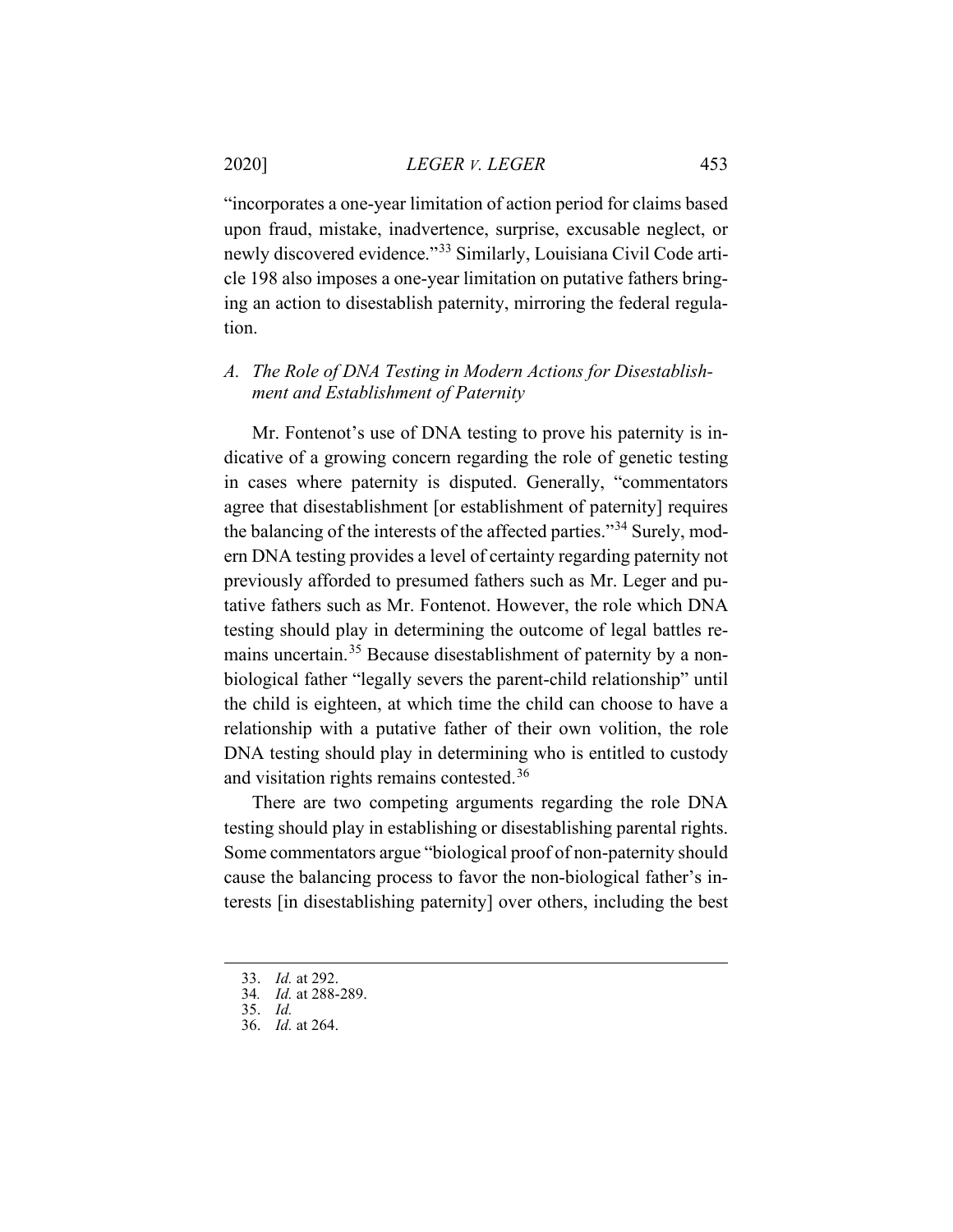interests of the child."[37](#page-8-0) Advocates of this rule are primarily concerned with the issue of fairness, and argue DNA testing is valid grounds for disestablishing paternity obligations.<sup>[38](#page-8-1)</sup> It seems unjust to make a man financially responsible for a child with whom he is not biologically related. There is also a concern that the presumptive father is legally bound to the parent-child relationship "based upon fraud, a material mistake of fact, or other misrepresentation."[39](#page-8-2) This line of reasoning focuses upon the rights of the established father and are the primary motivations for granting paternity disestablish-ment.<sup>[40](#page-8-3)</sup>

Instead of mandating legal obligations based solely on biological connections, some argue "courts should place more weight on maintaining stability in an established parent-child relationship, despite the potential for a loving and supportive relationship with the biological father."[41](#page-8-4) Here, proponents contend a "child's right to have a relationship with his or her paternal family should be comparable to the child's right to have a relationship with his or her maternal family."[42](#page-8-5) Therefore, a court should focus on the existing ties between a child and the father seeking to establish or disestablish paternity as opposed to allowing DNA results to be dispositive of legal obligations and visitation rights.<sup>[43](#page-8-6)</sup>

Moreover, scholars argue mandating a parent-child relationship is contrary to the best interests of the child.<sup>[44](#page-8-7)</sup> These legal theorists argue that creating legal rules which establish rights for biological fathers will be harmful to the child both emotionally and financially.[45](#page-8-8) In other words, a "disestablishment of paternity order not only severs permanently a child's legally recognized relations with

<span id="page-8-1"></span><span id="page-8-0"></span><sup>37.</sup> *Browne-Barbour,* at 289.

<sup>38.</sup> *Id.*

<span id="page-8-2"></span><sup>39.</sup> *Id.*

<sup>40.</sup> *Id.*

<span id="page-8-4"></span><span id="page-8-3"></span><sup>41.</sup> *Id.* 42. *Id.*

<span id="page-8-7"></span><span id="page-8-6"></span><span id="page-8-5"></span><sup>43.</sup> *Id.*

<sup>44.</sup> *Id.* at 290.

<span id="page-8-8"></span><sup>45.</sup> *Id.* at 288.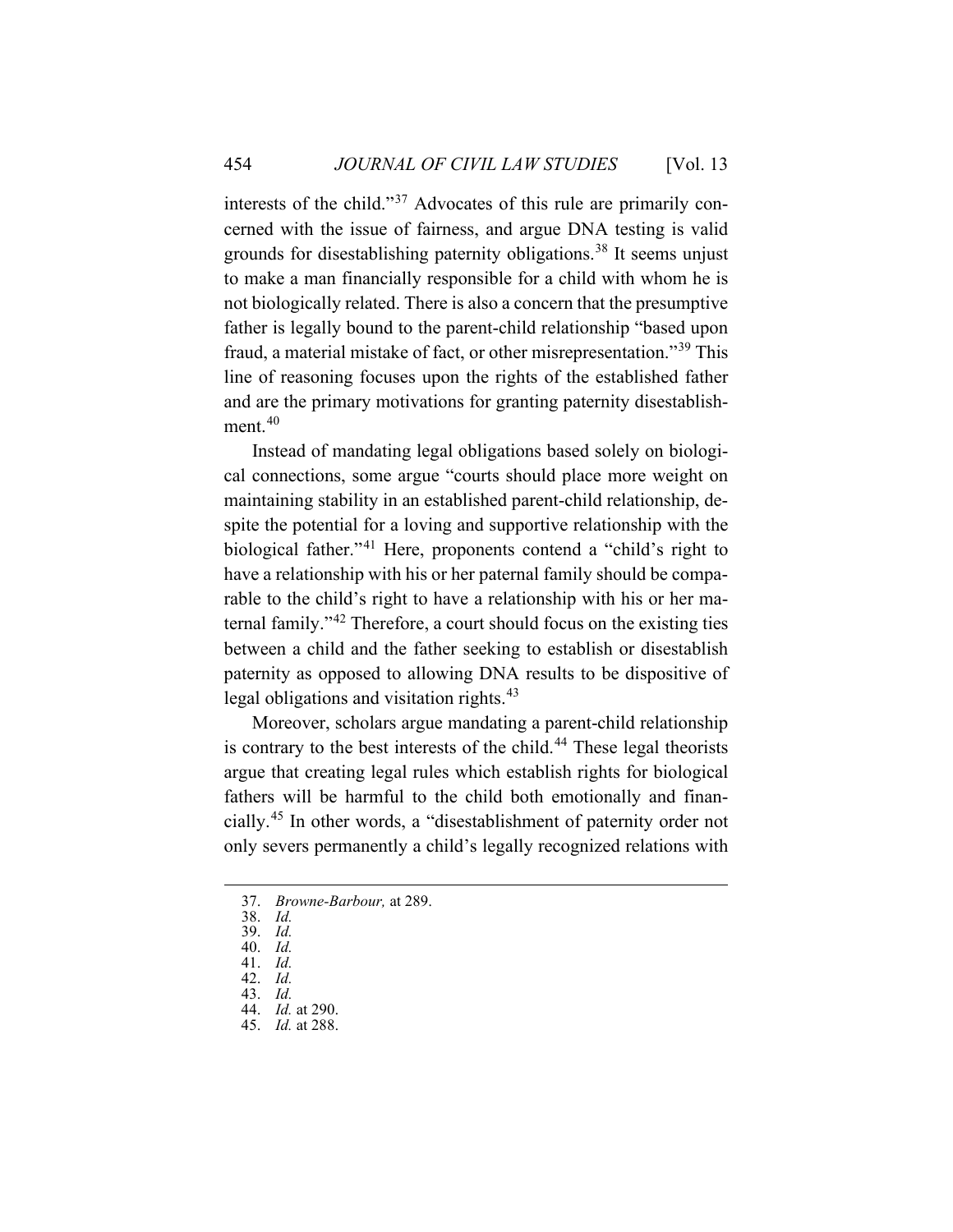a man previously deemed to be [his or] her father, but also terminates financial support obligations associated with that parent-child relationship."[46](#page-9-1) These commentators are concerned with the complicated and potentially disastrous nature of reallocating parental rights after a familial bond, regardless of biological ties, is established. This line of reasoning seeks to preserve an intact family unit regardless of biological links and appears to be the ideology behind the Third Circuit's decision in *Leger.*

In its analysis, the *Leger* court emphasized that "the minor child lived in an 'intact family structure' with Mr. Leger as the presumptive father."[47](#page-9-2) The Third Circuit did not consider Mr. Fontenot's evidence of a biological tie to the young child a persuasive factor when assessing his claim. In fact, the court only mentioned the DNA evidence proving Mr. Leger was the biological father once in its deci-sion.<sup>[48](#page-9-3)</sup>

### <span id="page-9-0"></span>*B. Policy Motivations for the Peremptive Period on Avowal Actions*

In *Lege*r, the Third Circuit Court of Appeal's reasoning suggests the peremptive period articulated in Louisiana Civil Code article 198 is necessary to preserve public policy interests in maintaining intact families. The court explained Mr. Fontenot's failure to timely file an avowal action was contrary to the "policy statement contained in Louisiana Civil Code article 198, comment (e)," providing that the limitation period protects a child "from the upheaval of such litigation and its consequences in circumstances where the child may actually live in an existing intact family with his mother and presumed father or may have become attached over many years to the man presumed to be his father."[49](#page-9-4) The court also chastised Mr. Fontenot for failing to properly establish that the "minor child did

<span id="page-9-1"></span><sup>46.</sup> *Id.* at 288.

<span id="page-9-2"></span><sup>47.</sup> *Leger*, 258 So. 3d at 628.

<sup>48.</sup> *Id.* at 625.

<span id="page-9-4"></span><span id="page-9-3"></span><sup>49.</sup> *Id.* at 628.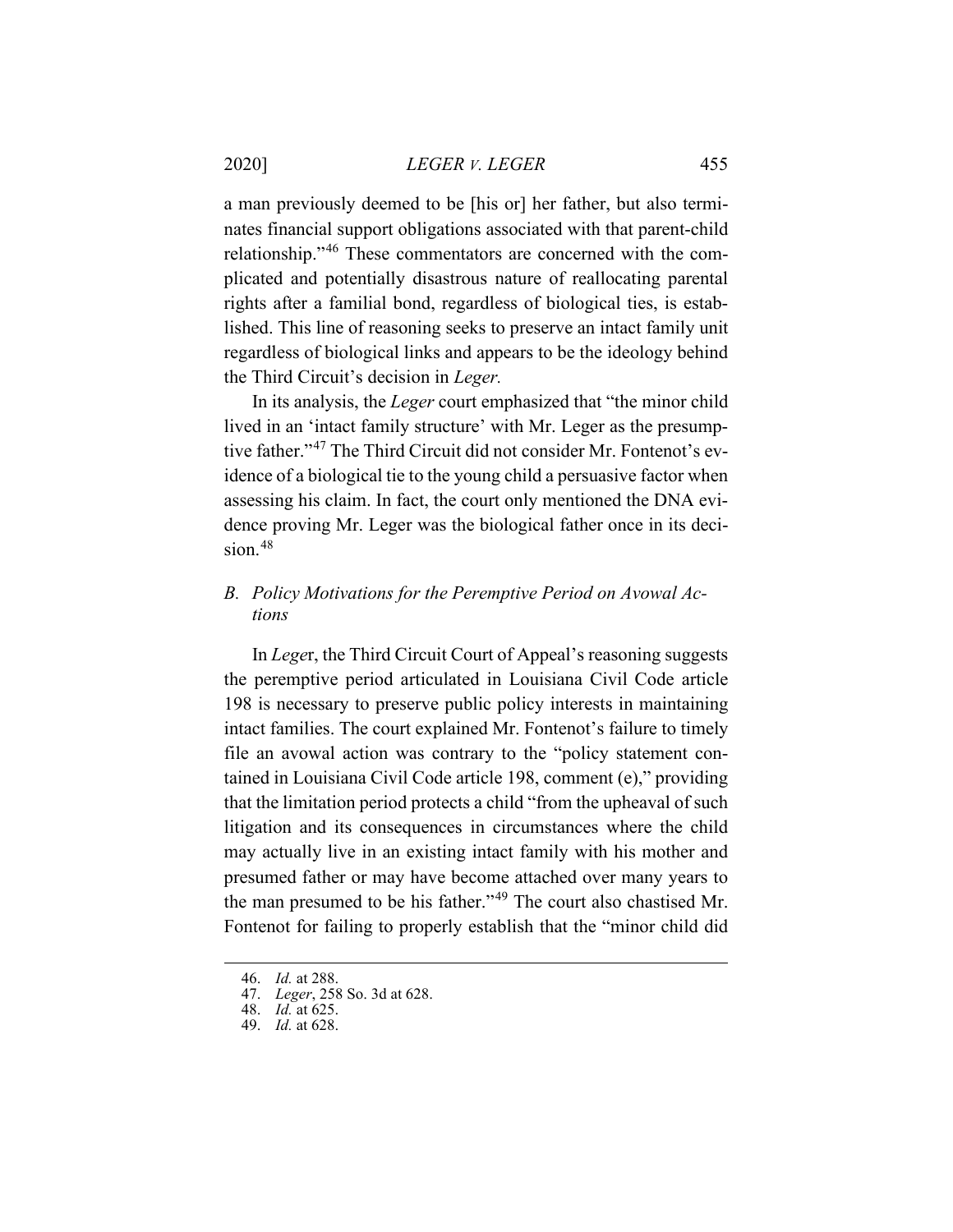not or could not have become attached to Mr. Leger between the August 2012 birth and the filing of the avowal action in June 2014," indicating that a successful avowal action would effectively prove that there is no attachment between the minor child and presumptive father.<sup>[50](#page-10-0)</sup> The court's rationale in denying Mr. Fontenot's claim demonstrates the hefty burden required to rebut the presumptive paternity of a husband in accordance with Louisiana Civil Code article 185.

In conclusion, though the one-year peremptive period in Louisiana Civil Code article 198 restricting a putative father's right to bring a paternity action appears (at least facially) a violation of his equal protection rights when compared to the rights of mothers under Louisiana Civil Code article 192, it is not. As the Third Circuit noted, a putative father under Louisiana Civil Code article 198 is not similarly situated to a mother seeking to contest a former husband's paternity and prove her current husband is the father of her child pursuant to Louisiana Civil Code articles 192 and 193.<sup>[51](#page-10-1)</sup> To state the matter plainly, Mrs. Leger's maternity rights regarding the young child were never challenged, which contrasts greatly with Mr. Fontenot's struggle to assert paternity rights. Mr. Fontenot, in contrast to a mother contesting paternity under Louisiana Civil Code articles 192 and 193, was not married to the child's biological parent *and*  seeking to rebut the legal presumption of parentage of a former spouse. In order for Louisiana Civil Code article 198 to be found unconstitutional, a civil code article extending a longer peremptive period for putative *mothers* would need to exist.[52](#page-10-2)

In accordance with state and federal law, the Third Circuit's reasoning was sound in the case at issue. In light of modern familial structures and the policy motivations protecting intact family units,

<sup>50.</sup> *Id.* at 629.

<sup>51.</sup> *Id.* at 628.

<span id="page-10-2"></span><span id="page-10-1"></span><span id="page-10-0"></span><sup>52.</sup> Black's Law dictionary does not include the term "putative mother," which indeed sounds purely hypothetical. However, in this context, the phrase refers to a mother seeking to assert parental rights where her child is presumed to be the child of another woman.